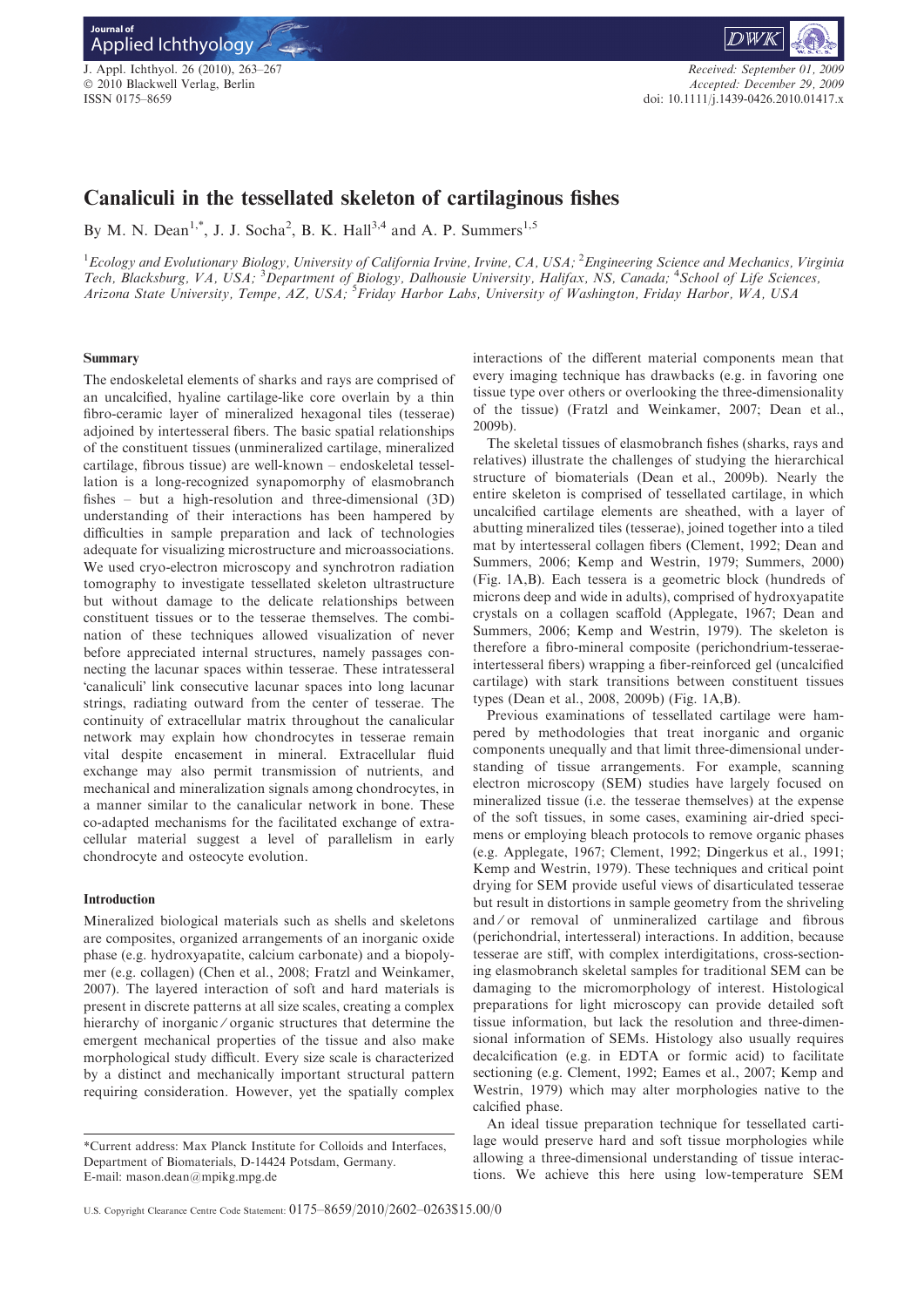

Fig. 1. The canalicular network in the tessellated skeleton of the round stingray, Urobatis halleri. Tessellated cartilage (panel a) is comprised of uncalcified cartilage  $(UC)$  surmounted by a mat of abutting mineralized blocks called tesserae (portions of several are shown in cross-section,  $T(c)$ , on the top and bottom surfaces of skeletal element), separated by intertesseral joints (ITJ) and overlain by a fibrous perichondrium (PC). Vital (non-necrotic) chondrocytes (CH; panel b) are found throughout uncalcified cartilage and intertesseral joints and also within tesserae themselves; in cryoSEM sections (panel c) cells are seen to be surrounded by a thin layer of unmineralized matrix  $(UC)$ , appears in panel c as gray and porous material) and contained in mineralized lacunae (lacunar spaces, LS) connected to one another by short passageways (canaliculi,  $CA$ ). These interconnected canaliculi and lacunar spaces  $(CA+LS)$  can be volume-rendered from synchrotron x-ray scans (panel d, showing a bisected tessera in surface aspect,  $T(s)$ , with half of its canalicular network visualized and surrounded by portions of seven neighboring tesserae) and appear to radiate outward from the center of each tessera toward its periphery. No organic material is visible in virtual sections of synchrotron x-ray data (panel d inset); lacunar spaces and connecting canaliculi appear as voids in the mineralized tissue. (Please see the online PDF for a color version of this figure)

(cryoSEM) and synchrotron radiation microcomputed tomography  $(SR-\mu CT)$  to examine the lower jaw cartilage of a stingray (Urobatis halleri). By combining these tools, the limitations of one technique (e.g. the two-dimensionality of SEM, the radio-transparency of soft tissues in x-rays) are accounted for by the other and we gain a high-resolution and tomographic understanding of the morphology of hydrated specimens. The morphological insight gained from our approach allows us to describe previously unknown structures, which we term intratesseral canaliculi; these small canals carry uncalcified extracellular matrix but apparently not cell processes between chondrocytes within tesserae.

# Materials and methods

We examined tessellated cartilage from adult  $(> 150$  mm disc width; the start of the adult size class for this species) Haller"s round rays (Urobatis halleri); this species was chosen for its ease of acquisition, the tractable size of skeletal elements for our techniques, and because data exist on its skeletal ontogeny (Dean et al., 2009a). Stingrays used in this study were mortalities from beach seine collections in conjunction with age, growth and reproduction research at Seal Beach, California (Hale and Lowe, 2008; Mull et al., 2008). We dissected the jaws from specimens and froze them in elasmobranch Ringer's solution in test tubes until time of use, when they were rethawed in a water bath; the number of thawing events was reduced to avoid damage from ice crystallization (Szarko and Bertram, 2007, 2006). In dissection, the majority of muscle and tendinous tissue was cleaned away from the jaws. The thin perichondral envelope was left intact to avoid damage to the tessellated layer. The mid-shaft (parasymphyseal) region of the jaws was imaged in all cases.

The cryoSEM technique was developed for a previous study on tessellated cartilage ontogeny (Dean et al., 2009a) and is discussed in detail elsewhere (Dean et al., 2008). Briefly, samples were clamped in a cryo-stub and plungefrozen in slushed liquid nitrogen, then cross-sectioned with a cold scalpel in a low-temperature  $(-140^{\circ}C)$  preparation chamber; sectioning in this manner creates a smoother-faced section with fewer artifacts than would be possible at room temperature. The temperature in the sample chamber was raised to  $-95^{\circ}$ C for 10–15 min to etch the sample, removing surface water and ⁄ or contaminants before sputter coating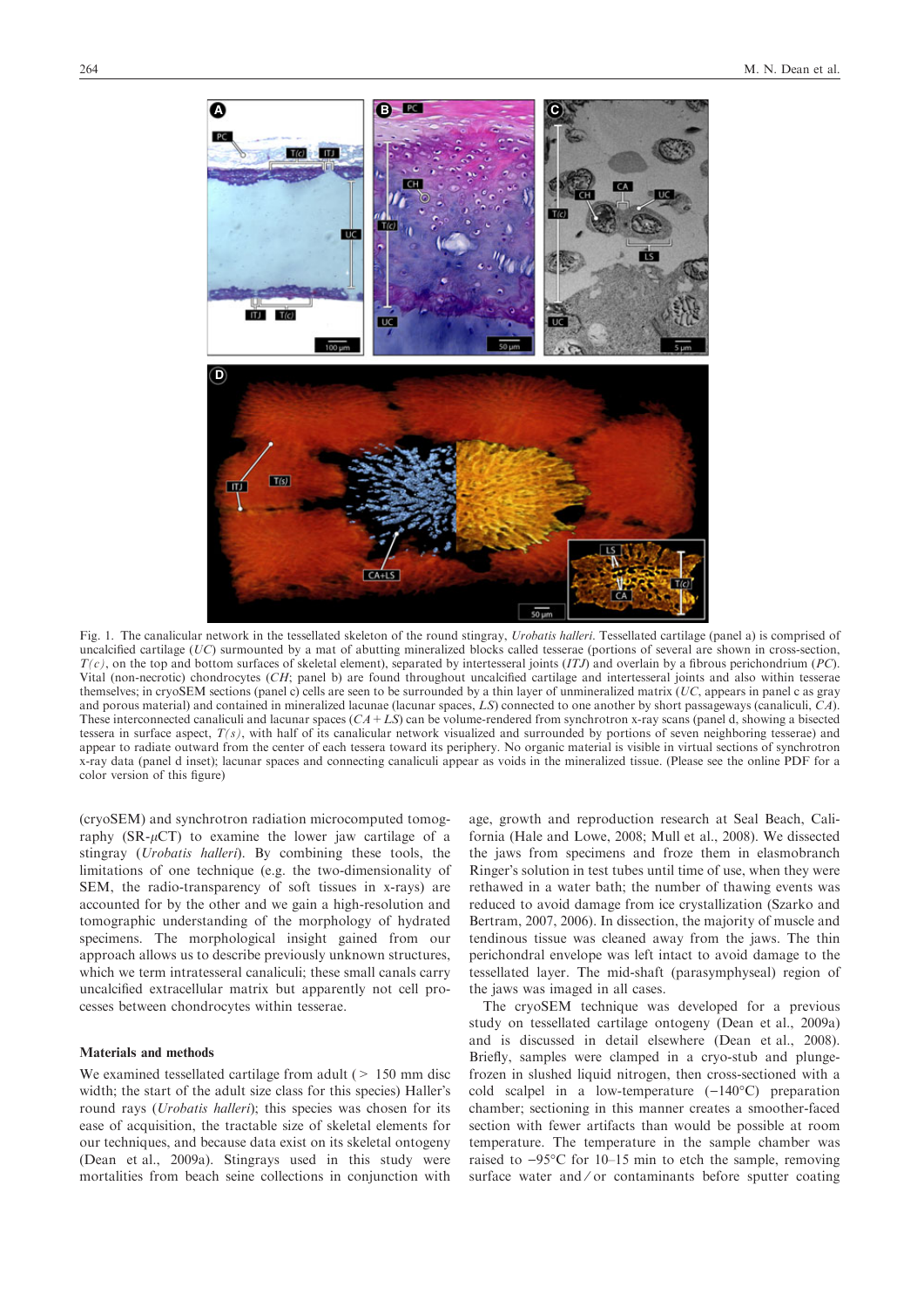with gold palladium (layer thickness: 6 nm). The sample was then introduced onto the SEM cryostage (Hitachi-4800,  $-120^{\circ}$ C) and viewed at low accelerating voltages of 1–2 kV. This cryoSEM technique preserves in situ morphologies of hard (tesseral mineral) and soft (intertesseral fibers, chondrocytes, extracellular matrix) tissue phases, and therefore allows visualization of these skeletal components within tesserae. Morphological features of cross-sectioned tesserae were imaged digitally at  $400 \times$  and  $1000 \times$ . Two parasymphyseal, lower jaw (Meckel"s cartilage) sections were observed for each of six adult individuals (152–213 mm disc width; the width of the body disc, rather than total length, is a common sizemetric for rays).

Synchrotron micro-computed tomography ( $SR\mu$ -CT) data were collected from the lower jaws of two adult specimens (225, 252 mm disc width) at the XOR-2BM beam line at the Advanced Photon Source (Argonne National Laboratory, Argonne, IL). As in conventional x-ray tomographic imaging,  $SR\mu$ -CT allows samples to be visualized in three dimensions and virtually sectioned in any plane, but the higher photon flux and beam coherence of synchrotron imaging results in higher resolution imagery (with sub-micron detail, given adequate sample and detector size). To maintain hydration during sample imaging, we placed parasymphyseal jaw sections (approx. 0.5 cm wide and tall) in short segments cut from plastic drinking straws; these were filled with elasmobranch ringer solution, capped at both ends with clay, and mounted vertically on sample stubs. Samples were scanned with monochromatic x-rays (20 keV), using a sample-to-scintillator distance of 30 mm,  $2.5\times$  microscope objective, and a Cool-SnapHQ camera  $(1024 \times 1024 \text{ px})$ . The field of view was 2.7 mm wide. The sample was rotated about the vertical axis, and 2D projection images were recorded every  $1/8^\circ$ . Threedimensional volumes were reconstructed from projection images using custom software written for Advanced Photon Source scans, and images were output as 2D slices stacked vertically. The resulting resolution was approximately 1.3  $\mu$ m (for further details on reconstruction techniques and custom software see Wang et al., 2001; Socha and De Carlo, 2008). Mandibular tesserae in adult U. halleri are approximately 300  $\mu$ m (and up to nearly 500  $\mu$ m) wide and approximately  $200 \mu m$  deep (Dean et al., 2009a); our sample dimensions allowed for visualization of fields of at least 10 abutting tesserae per scan. The 2D slice images were volume-rendered using AMIRA software (v.5.2.1; Visage Imaging, San Diego, CA).

All constituent tissues in tessellated cartilage (unmineralized cartilage, mineralized cartilage, fibrous tissue) contain cells; these are presumed to be chondrocytes in both mineralized and unmineralized cartilage and interspersed among intertesseral fibers. Within tesserae, chondrocytes occupy 'lacunar spaces', holes in the mineralized tissue that make tesserae appear porous in histological cross-sections. Although previous authors refer to these as 'cell spaces' (e.g. Ørvig, 1951; Moss, 1968; Summers, 2000; Zangerl, 1966), we believe 'lacunar spaces' is more accurate because these chambers in tesserae contain cells and matrix. Our synchrotron x-ray scans allowed a three-dimensional view of only the hard tissue phase of tesserae, with within- and between- tesserae organic material (i.e. chondrocytes and intertesseral joints, respectively) appearing as empty spaces. The connectivity of within-tesserae spaces was visualized using the Selection Tool in the Label Field editor function of Amira, which allows for labeling and tracking of materials within a similar range of tissue density (image contrast).

### Results

Intratesseral lacunar spaces are clearly visible using both methods. In cryoSEM sections, intratesseral chondrocytes are surrounded by a thin layer of pericellular matrix and then concentrically by mineralized tissue (Fig. 1C). Our synchrotron scans do not provide soft tissue information and so lacunar spaces appear as spheroidal voids in otherwise solid mineralized material (Fig. 1D, inset image). Small passages (!canaliculi") connect adjacent lacunar spaces end-to-end (Fig. 1C,D); although extracellular matrix is continuous through canaliculi, we saw no evidence of cellular processes extending into canaliculi from chondrocytes (Fig. 1C). The canalicular network – observed in three-dimensional reconstructions of synchrotron scans – joins many lacunar spaces in series, creating ''lacunar strings'' (chains of lacunae and canaliculi; Fig. 1D). Canaliculi are  $\lt$  10  $\mu$ m long and  $\leq$  5  $\mu$ m in diameter, shorter than lacunar spaces in both dimensions (Fig. 1C); as a result, lacunar strings visualized in Amira appear as linear beaded necklaces (Fig. 1D). Lacunar strings appear to radiate outward from the center of tesserae in all directions, however the bulk of them run toward the intertesseral margins (where tesserae abut one another) (Fig. 1D).

#### **Discussion**

To the best of our knowledge, this is the first demonstration of intratesseral channels, although there appear to be multiple types of passages that perforate elasmobranch cartilage. Based on limited current knowledge, we feel these features of elasmobranch cartilages should be divided into two primary categories: cartilage canals and interlacunar 'canaliculi'. The term 'canaliculus' is typically reserved for description of passages through bone; a justification for our use of the term follows.

Cartilage canals, like those seen in mammalian cartilage, are large vascular passageways (hundreds of micrometers in diameter) that transport materials between perichondral regions and deep cartilage tissue (Blumer et al., 2004, 2008; Eslaminejad et al., 2006; Hall, 2005). Hoenig and Walsh (1982) observed these passages penetrating vertebral centra, the only elasmobranch endoskeletal tissues to exhibit areolar calcification, wherein mineralized tissue forms a web-like, mineralized scaffold in the chondrocyte-rich center of the vertebrae. Canals contained a variety of materials (chondrocytes, lymphatic and vascular tissues), were up to  $350 \mu m$  in diameter, and were found only in those shark species that attain a large maximum size; the small shark and two batoid species examined lacked canals. It is likely that cartilage canals are found in other regions of the body: one of us (M.N. Dean, unpubl. data) has observed vascular canals, in gross dissections, extending beneath the teeth into the uncalcified cartilage of the tessellated lower jaw cartilage of blue sharks (Prionace glauca) and perforating the pectoral girdles of several batoid species. Whereas elasmobranch cartilage canals likely play a similar role to those of mammals in nourishing and maintaining cartilage, their association with deep uncalcified cartilage suggests that, unlike mammalian canals, they do not help to mediate mineralization (Hall, 2005).

In contrast, interlacunar canaliculi form communicating channels between adjacent lacunar spaces – mineralized lacunae containing chondrocytes and extracellular matrix – in areolar calcification (Clement, 1992; Ferreira and Vooren, 1991) and tesserae (tessellated cartilage; this study). 'Canalic-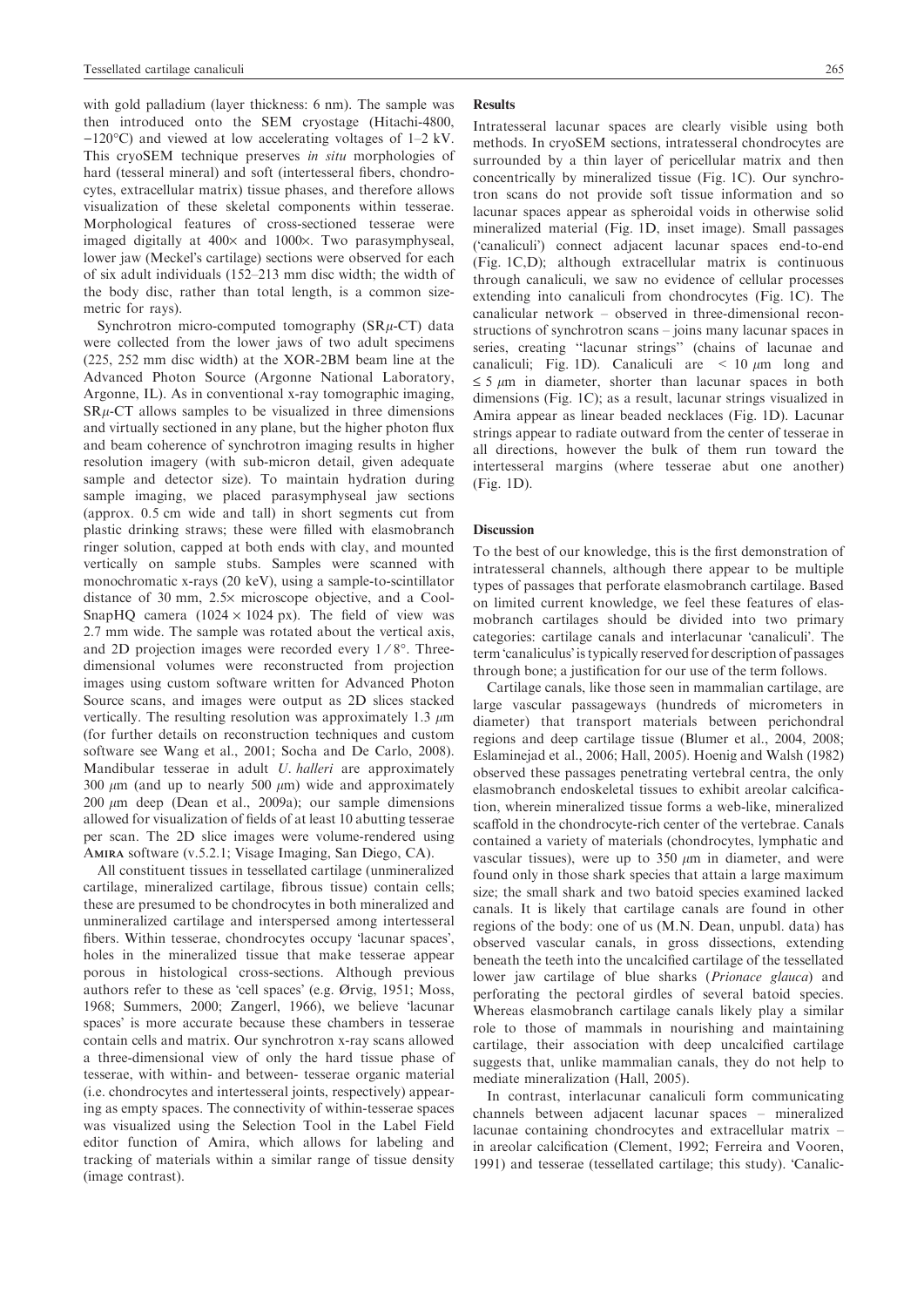ulus" is commonly used to describe short passages through plant and animal skeletal and digestive organs; but as this term is most associated with bone microstructure, we understand Clement"s (1992) reluctance to apply it to elasmobranch cartilage structure. The canaliculi associated with osteocytes in bone are roughly an order of magnitude smaller in diameter and, in addition to extracellular fluids, carry the long cellular projections that allow osteocytes to maintain contact and signaling pathways within a mineralized matrix (Cowin, 1999; Burger and Klein-Nulend, 1999; Franz-Odendaal et al., 2006). Interlacunar passageways may simply be regions of overlap between the tips of the unmineralizing, extracellular domains of adjacent chondrocytes, as Clement (1992) seems to suggest. Although we saw no evidence of cellular processes adorning chondrocytes, we hypothesize that interlacunar canaliculi are functionally analogous to osteocyte canaliculi in allowing transport of material between lacunar spaces. Therefore we believe our nomenclature is consistent and appropriate.

The presence of interlacunar canaliculi may explain a longstanding paradox in elasmobranch skeletal biology wherein authors have noted that intratesseral chondrocytes appear vital, despite being encased in mineral (Egerbacher et al., 2006; Moss, 1968; Kemp and Westrin, 1979; Clement, 1992; Ferreira and Vooren, 1991; Dean et al., 2009a). Given our knowledge of the function of osteocytic canaliculi, elasmobranch canalicular networks suggest an open exchange of nutrients and communication among entombed cells and, in tesserae, perhaps among intra- and intertesseral chondrocytes. The continuity of extracellular matrix through intratesseral canaliculi is consistent with a system of extracellular fluid exchange, as seen around osteocytes, functioning to transduce finescale mechanical stresses and provide signals to guide mineral deposition (Burger and Klein-Nulend, 1999; Burger et al., 2003; Cowin, 1999). Cellular processes may exist in tessellated cartilage but were not observable with our methods; alternatively, it is also possible that elasmobranch chondrocytes did not evolve the mechanism to form gap junctions necessary for such intercellular communications or that fluid movement through the comparatively wide canaliculi provides adequate nutrient flow and a sufficiently strong signal for mechanotransduction.

Alkaline phosphatase activity has been demonstrated in regions of forming tesserae (Eames et al., 2007), but we know little of entombment signals and mechanisms in tessellated cartilage (e.g. whether cells entomb themselves or are buried by their neighbors). Ultrastructural examinations of tessellated cartilage suggest that tesserae thicken during ontogeny by engulfing arrays of chondrocytes from beneath them: cells in the underlying uncalcified cartilage organize into marginal rows and the mineralizing front appears to advance over them (Dean et al., 2009a; Kemp and Westrin, 1979). If every chondrocyte restricted the mineralization of the immediately surrounding matrix (Franz-Odendaal et al., 2006), this wholesale incorporation of multiple closely-associated cells would explain the presence of cell-rich laminae in tesserae and the observed morphology of lacunar strings.

Chondrocyte entombment was a feature of the earliest mineralized endoskeletons: lacunar spaces (and perhaps canaliculi; Zangerl, 1966 Fig. 24) in the calcified endoskeletal cartilage of extinct agnathans and basal gnathostomes (e.g. Janvier, 1997; Janvier and Arsenault, 2007; Moss, 1968; Zangerl, 1966; Ørvig, 1951), as well as induced in vitro calcification in lamprey cartilage (Langille and Hall, 1993) strongly suggest peri-chondrocytic mineralization is basal in craniates. Although not all vertebrate cartilages contain some type of perforating canal (Hall, 2005), our demonstration of interlacunar canaliculi in a basal gnathostome group points to pressures to maintain viable and communicating cells in a permanent, mineralized cartilage matrix. This facilitated exchange of extracellular matrix suggests that at least at this one level, chondrocytes and osteocytes, the two principal skeletogenic cells in vertebrates, exhibited parallelism in their early evolutionary pathways.

Our methods – which allow for a detailed three-dimensional understanding of the mineralized phase of the tessellated skeleton and, to a lesser degree, of its interaction with unmineralized phases – have revealed a canalicular network joining lacunar spaces within the mineralized phase of tessellated cartilage. Previous morphological examinations of tesserae have not noted canaliculi (Dingerkus et al., 1991; Kemp and Westrin, 1979) and some authors have asserted that they do not exist in tesserae (Shapiro, 1970; Clement, 1992). It is possible that the presence of canaliculi varies by species and ⁄ or location in the body, but living intratesseral chondrocytes observed across species suggest that previous twodimensional methods were simply inadequate to visualize the canalicular network. Our discovery of these structures opens several avenues for research, as the phylogenetic occurrence, anatomical distribution, and histology of these canals surely have implications for elasmobranch cartilage mechanics, physiology and evolution.

#### Acknowledgements

We would like to thank the Workshop organizers for the invitation to present and for assembling a fascinating series of talks. We also thank Chris Lowe, Chris Mull, Lori Hale and the CSULB Shark Lab for unwavering generosity and specimens. The synchrotron work would not have been possible without the indefatigable Francesco de Carlo; Lena Gorb, Connie Miksch, Jan Schuppert, Matt Szarko and Dagmar Voigt were instrumental in developing and troubleshooting the cryoSEM technique. Use of the Advanced Photon Source was supported by the US. Department of Energy, Office of Science, Office of Basic Energy Sciences, under Contract No. DE-AC02-06CH11357. This research was supported by a National Science Foundation grant to MND and APS (IOB-0616322) and a Josephine de Kármán Fellowship to MND; attendance at the Workshop was funded by a Company of Biologists Direct Travel Grant.

#### References

- Applegate, S. P., 1967: A survey of shark hard parts. In Sharks, skates and rays. P. W. Gilbert, R. F. Mathewson, D. P. Rall (Eds). Johns Hopkins Press, Maryland, pp. 37–66.
- Blumer, M. J. F.; Fritsch, H.; Pfaller, K.; Brenner, E., 2004: Cartilage canals in the chicken embryo: ultrastructure and function. Anat. Embryol. 207, 453–462.
- Blumer, M. J. F.; Longato, S.; Fritsch, H., 2008: Structure, formation and role of cartilage canals in the developing bone. Ann. Anat. 190, 305–315.
- Burger, E. H.; Klein-Nulend, J., 1999: Mechanotransduction in bone role of the lacuno-canalicular network. FASEB J. 13, S101–S112.
- Burger, E. H.; Klein-Nulend, J.; Smit, T. H., 2003: Strain-derived canalicular fluid flow regulates osteoclast activity in a remodelling osteon – a proposal. J. Biomech. 36, 1453–1459.
- Chen, P.-Y.; Lin, A. Y. M.; Lin, Y.-S.; Seki, Y.; Stokes, A. G.; Peyras, J.; Olevsky, E. A.; Meyers, M. A.; McKittrick, J., 2008: Structure and mechanical properties of selected biological materials. J. Mech. Behav. Biomed. Mater. 1, 208–226.